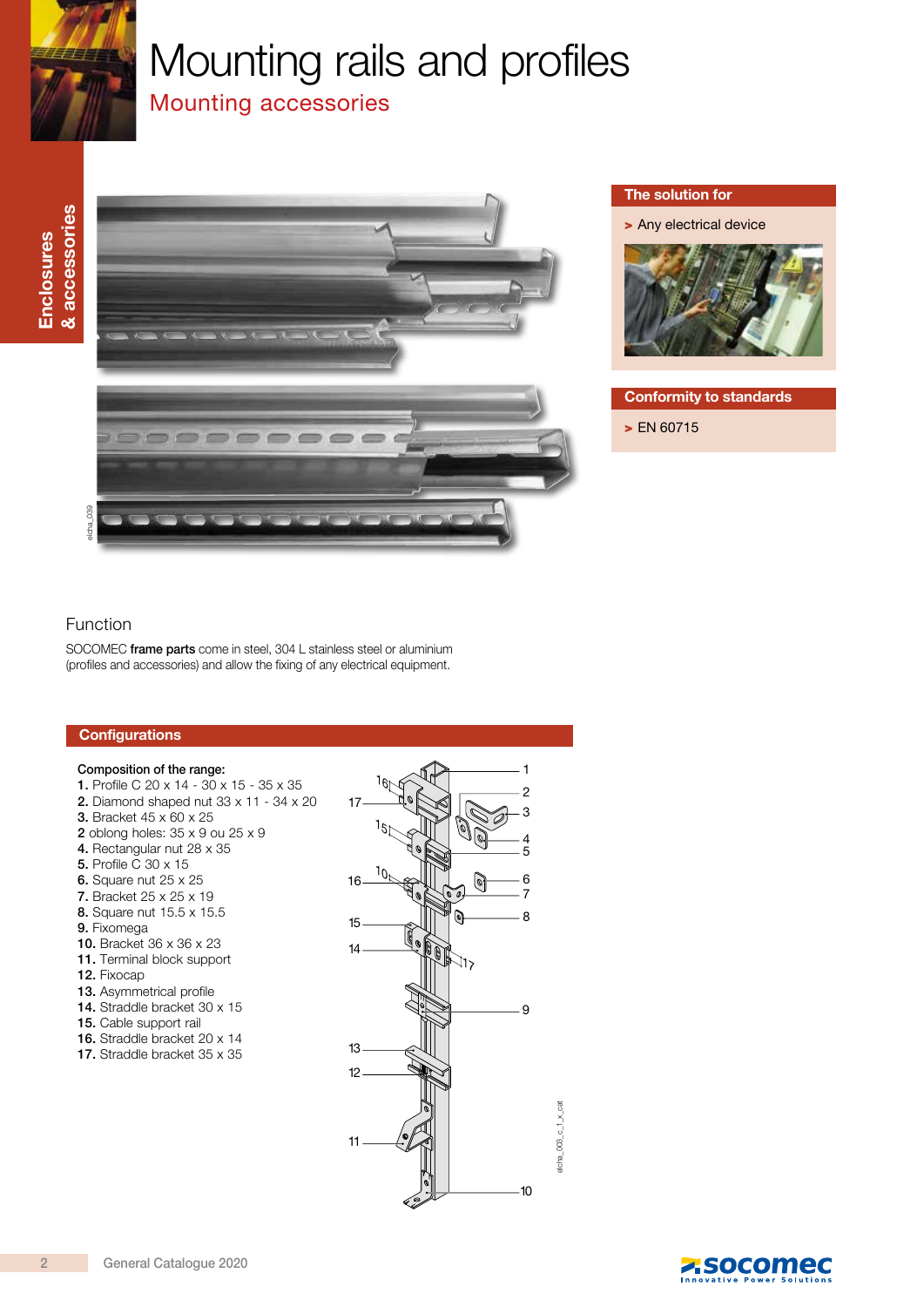# ■ Profile C

| WxHxe<br>(mm)             | <b>Perforations</b><br>(mm) | Perforation<br>centres<br>(mm) | <b>Material</b>   | <b>Profiles</b><br>length (m) | To be ordered<br>in multiples of | Reference |
|---------------------------|-----------------------------|--------------------------------|-------------------|-------------------------------|----------------------------------|-----------|
| $20 \times 14 \times 1.5$ | $8.2 \times 40$             | 50                             | Steel $z-b^{(1)}$ | 3                             | 30 m                             | 5000 0120 |
| $30 \times 15 \times 1.5$ | $8.2 \times 40$             | 50                             | Steel $z-b^{(1)}$ | 3                             | 30 <sub>m</sub>                  | 5000 0121 |
| $35 \times 35 \times 2$   | $8.2 \times 40$             | 50                             | Steel $z-b^{(1)}$ | $\overline{2}$                | 12 <sub>m</sub>                  | 5000 0132 |
| $35 \times 35 \times 2$   | $8.2 \times 40$             | 50                             | Steel $z-b^{(1)}$ | 3                             | 18 <sub>m</sub>                  | 5000 0122 |
| $30 \times 15 \times 1.5$ | $6.3 \times 18$             | 50                             | Stainless steel   | $\overline{2}$                | 10 <sub>m</sub>                  | 5000 1021 |
| $20 \times 15 \times 2$   | without                     |                                | Aluminium         | $\overline{2}$                | 10 <sub>m</sub>                  | SA12 4202 |
| $20 \times 15 \times 2$   | without                     |                                | Aluminium         | 3                             | 15 <sub>m</sub>                  | SA13 4202 |
| $20 \times 15 \times 2$   | without                     |                                | Aluminium         | 6                             | 30 <sub>m</sub>                  | SA104202  |
| $29 \times 19 \times 2.5$ | without                     |                                | Aluminium         | $\overline{2}$                | 10 <sub>m</sub>                  | SA12 4201 |
| $29 \times 19 \times 2.5$ | without                     |                                | Aluminium         | 3                             | 15 <sub>m</sub>                  | SA13 4201 |
| $29 \times 19 \times 2.5$ | without                     |                                | Aluminium         | 6                             | 30 <sub>m</sub>                  | SA10 4201 |



(1) White zinc-coated.

# **Accessories**

#### **Screws**

| Type             | <b>Insert M</b> | Dimensions H x<br>W (mm) | For profiles   | To be ordered<br>in multiples of | Reference |
|------------------|-----------------|--------------------------|----------------|----------------------------------|-----------|
| Square nut       | M <sub>3</sub>  | $15.5 \times 15.5$       | $20 \times 14$ | 100                              | 5000 0023 |
| Square nut       | M4              | $15.5 \times 15.5$       | $20 \times 14$ | 100                              | 5000 0024 |
| Square nut       | M <sub>5</sub>  | $15.5 \times 15.5$       | $20 \times 14$ | 100                              | 5000 0025 |
| Square nut       | M <sub>6</sub>  | $15.5 \times 15.5$       | $20 \times 14$ | 100                              | 5000 0026 |
| Square nut       | M8              | $15.5 \times 15.5$       | $20 \times 14$ | 100                              | 5000 0028 |
| Square nut       | M8              | $25 \times 25$           | $30 \times 15$ | 100                              | 5000 0029 |
| Rectangle nut    | M8              | $35 \times 28$           | $35 \times 35$ | 100                              | 5000 0037 |
| Rectangle nut    | M10             | $35 \times 28$           | $35 \times 35$ | 100                              | 5000 0039 |
| Rhomboidal nut   | M <sub>3</sub>  | $33 \times 11$           | $30 \times 15$ | 100                              | 5000 0033 |
| Rhomboidal nut   | M4              | $33 \times 11$           | $30 \times 15$ | 100                              | 5000 0034 |
| Rhomboidal nut   | M <sub>5</sub>  | $33 \times 11$           | $30 \times 15$ | 100                              | 5000 0035 |
| Rhomboidal nut   | M <sub>6</sub>  | $34 \times 20$           | $35 \times 35$ | 100                              | 5000 0036 |
| Rhomboidal nut   | M <sub>8</sub>  | $34 \times 20$           | $35 \times 35$ | 100                              | 5000 0038 |
| Straddle bracket | Ø 8.2           |                          | $20 \times 14$ | 100                              | 5000 0010 |
| Straddle bracket | Ø 8.2           |                          | $30 \times 15$ | 100                              | 5000 0011 |
| Straddle bracket | Ø 8.2           |                          | $35 \times 35$ | 100                              | 5000 0012 |



elcha\_016\_a\_1\_x\_cat

 $elcha_016_a_1_xcat$ 

elcha\_017\_a\_1\_x\_cat

 $e$ cha\_017\_a\_1\_x\_cat

elcha\_018\_a\_1\_x\_cat

 $e$ cha\_018\_a\_1\_x\_cat

elcha\_020\_a\_1\_x\_cat

 $olcha_020_a1_xcat$ 



#### Foam

| Tvpe                                 | lxe(mm)        | To be ordered in multiples of | Reference |
|--------------------------------------|----------------|-------------------------------|-----------|
| Roll of 60 meter foam <sup>(1)</sup> | 20x12          |                               | 5000 0057 |
| Roll of 60 meter foam <sup>(1)</sup> | $25 \times 12$ |                               | 5000 0058 |

(1) Enables to maintain nuts for symmetrical profiles.



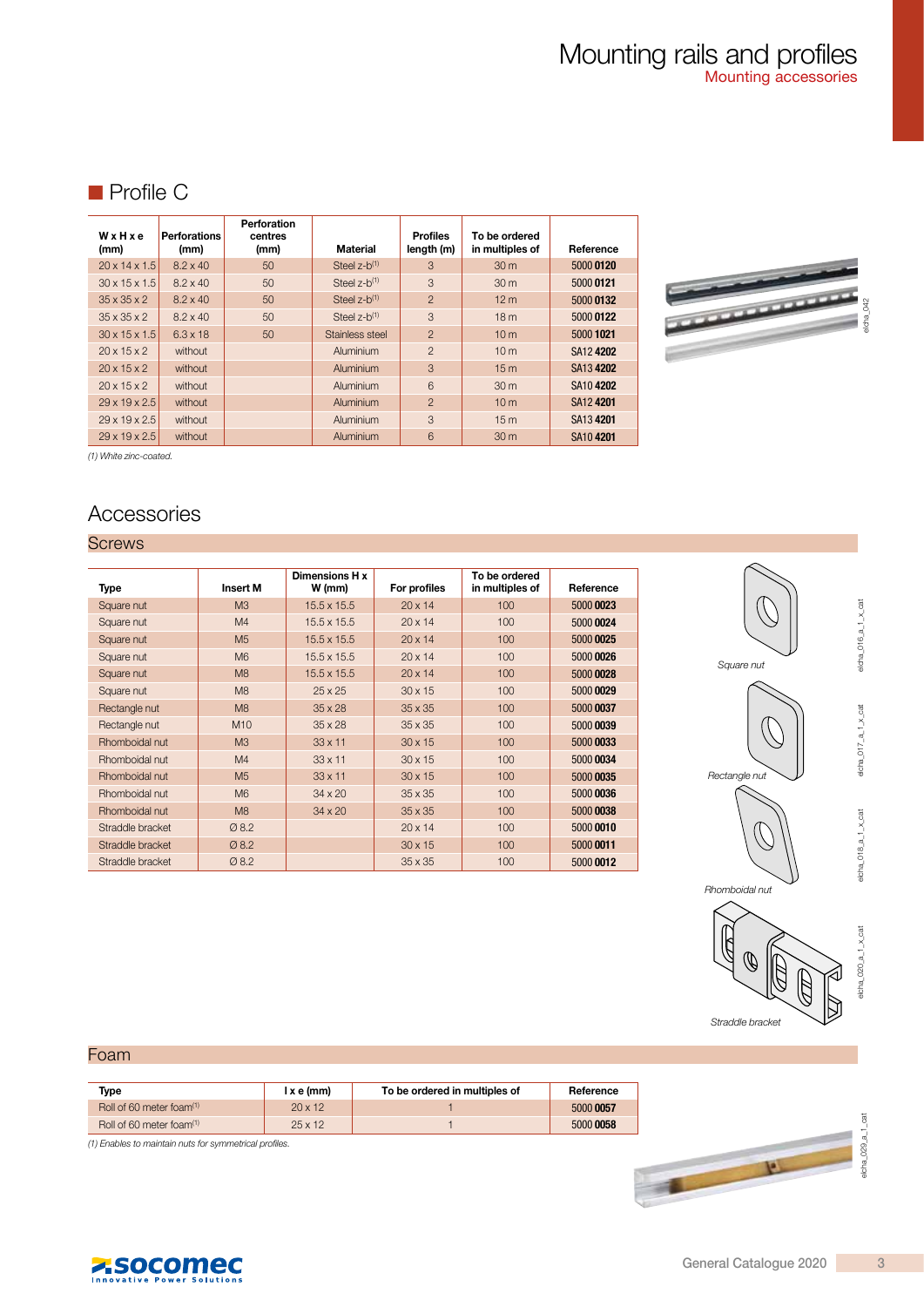# ■ Symmetrical DIN rail

| WxHxe<br>(mm)            | Perforations<br>(mm) | Perforation<br>centres<br>(mm) | Material                   | <b>Profiles</b><br>length (m) | To be ordered<br>in multiples of | Reference |
|--------------------------|----------------------|--------------------------------|----------------------------|-------------------------------|----------------------------------|-----------|
| $35 \times 7.5 \times 1$ | <b>Without</b>       |                                | Steel $z-b^{(1)}$          | $\overline{2}$                | 30 <sub>m</sub>                  | 5000 0302 |
| $35 \times 7.5 \times 1$ | $6.3 \times 18$      | 25                             | Steel $z-b$ <sup>(1)</sup> | $\overline{2}$                | 30 m                             | 5000 0042 |
| $35 \times 7.5 \times 1$ | <b>Without</b>       |                                | Stainless steel            | $\overline{2}$                | 10 <sub>m</sub>                  | 5000 1302 |

elcha\_040

(1) White zinc-coated.

# ■ Symmetrical DIN rail

| $W \times H \times e$ (mm) | <b>Perforations</b><br>(mm) | Perforation<br>centres<br>(mm) | Material          | <b>Profiles</b><br>length (m) | To be ordered<br>in multiples of | Reference |
|----------------------------|-----------------------------|--------------------------------|-------------------|-------------------------------|----------------------------------|-----------|
| $35 \times 15 \times 1.5$  | Without                     |                                | Steel $z-b^{(1)}$ | $\overline{2}$                | 30 <sub>m</sub>                  | 5000 0301 |
| $35 \times 15 \times 1.5$  | Without                     |                                | Steel $z-b^{(1)}$ | 3                             | 30 <sub>m</sub>                  | 5000 0331 |
| $35 \times 15 \times 2.3$  | Without                     |                                | Steel $z-b^{(1)}$ | $\overline{2}$                | 20 <sub>m</sub>                  | 5000 0017 |
| $35 \times 15 \times 2.3$  | Without                     |                                | Steel $z-b^{(1)}$ | 3                             | 30 <sub>m</sub>                  | 5000 0027 |
| $35 \times 15 \times 1.5$  | $6.3 \times 18$             | 25                             | Steel $z-b^{(1)}$ | $\overline{2}$                | 30 <sub>m</sub>                  | 5000 0043 |
| $35 \times 15 \times 1.5$  | $6.3 \times 18$             | 25                             | Steel $z-b^{(1)}$ | 3                             | 30 <sub>m</sub>                  | 5000 0343 |
| $35 \times 15 \times 2.5$  | Without                     |                                | Aluminium         | $\overline{2}$                | 12 <sub>m</sub>                  | SA12 4217 |
| $35 \times 15 \times 2.5$  | Without                     |                                | Aluminium         | 3                             | 18 <sub>m</sub>                  | SA134217  |
| $35 \times 15 \times 2.5$  | Without                     |                                | Aluminium         | 6                             | 36 m                             | SA104217  |

elcha\_043

(1) White zinc-coated.

# ■ Assymetrical G-section DIN rail

| W x H x e (mm)              | <b>Perforations</b><br>(mm) | Perforation<br>centres<br>(mm) | Material                   | <b>Profiles length</b><br>(m) | To be ordered<br>in multiples of | Reference |
|-----------------------------|-----------------------------|--------------------------------|----------------------------|-------------------------------|----------------------------------|-----------|
| $32 \times 15 \times 1.5$   | <b>Without</b>              |                                | Steel $z-b$ <sup>(1)</sup> | $\overline{2}$                | 30 <sub>m</sub>                  | 5000 0307 |
| $32 \times 15 \times 1.5$   | <b>Without</b>              |                                | Steel $z-b^{(1)}$          | 3                             | 30 <sub>m</sub>                  | 5000 0308 |
| $32 \times 15 \times 1.5$   | $6.3 \times 18$             | 25                             | Steel $z-b^{(1)}$          | $\overline{2}$                | 30 <sub>m</sub>                  | 5000 0044 |
| $32 \times 15.5 \times 1.5$ | Without                     |                                | Aluminium                  | 2                             | 8 <sub>m</sub>                   | SA12 4210 |
| $32 \times 15.5 \times 1.5$ | Without                     |                                | Aluminium                  | $\mathcal{S}$                 | 12 <sub>m</sub>                  | SA13 4210 |
| $32 \times 15.5 \times 1.5$ | <b>Without</b>              |                                | <b>Aluminium</b>           | 6                             | 24 <sub>m</sub>                  | SA10 4210 |

<u>ananana</u>

(1) White zinc-coated.

# **Accessories**

#### Fixomega / Fixocap

| Type                                      | <b>Insert M</b> | To be ordered in multiples of              | Reference |
|-------------------------------------------|-----------------|--------------------------------------------|-----------|
| Fixomega <sup>(1)</sup>                   | M4              | 100                                        | 5000 0041 |
| Fixomega <sup>(1)</sup>                   | M <sub>5</sub>  | 100                                        | 5000 0051 |
| Fixocap $(2)$                             | M3/M5           | 100                                        | 5800 0003 |
| White Fixocap <sup>(2)</sup>              | M4 / M6         | $100 -$                                    | 5800 0005 |
| Black Fixocap <sup>(2)</sup>              | M3/M5           | 100                                        | 5800 0004 |
| Grey Fixocap <sup>(2)</sup>               | M4 / M6         | 100                                        | 5800 0006 |
| (1) Clip-on nut for symmetrical profiles. |                 | (2) Clip-on nut for asymmetrical profiles. |           |



Fixomega Fixocap

elcha\_019\_b\_1\_x\_cat Icha 019  $b + x$  cat

elcha\_041

#### Support for inclined mounting

| Type                          | Number of<br>holes | Ø hole<br>(mm) | Insert M       | To be ordered<br>in multiples of | Reference |
|-------------------------------|--------------------|----------------|----------------|----------------------------------|-----------|
| Support for inclined mounting |                    |                | M <sub>5</sub> |                                  | 5000 0100 |



### Cable support rail

| $W \times H \times e$ (mm) | <b>Perforations</b><br>(mm) | Perforation<br>centres<br>(mm) | Material         | <b>Profiles</b><br>length (m) | To be ordered<br>in multiples of | Reference |
|----------------------------|-----------------------------|--------------------------------|------------------|-------------------------------|----------------------------------|-----------|
| $30 \times 15 \times 1$    | $8.2 \times 14.5$           | 16.7                           | Galvanised steel | 3                             | 15 <sub>m</sub>                  | 5000 4325 |
| $50 \times 12 \times 1$    | $8.2 \times 14.5$           | 16.7                           | Galvanised steel | っ                             | 20 <sub>m</sub>                  | 5000 4326 |